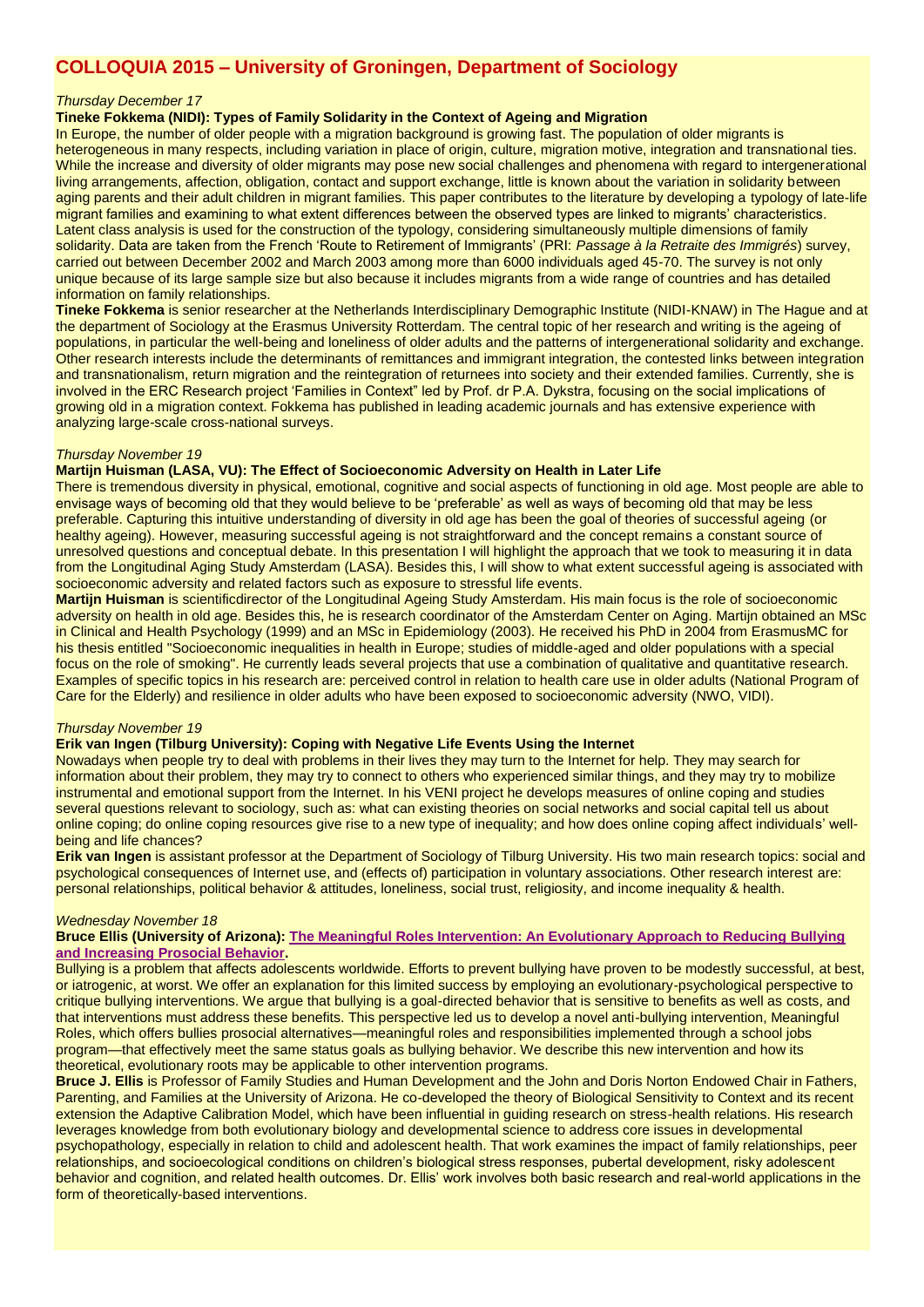#### *Thursday October 15*

## **Antonie Knigge (Utrecht University): Sources of Sibling Similarity. Status Attainment in the Netherlands during Modernization**

An old Dutch proverb says, "If you're born a nickel, you'll never become a dime," meaning it is difficult to escape the social class into which you are born. The fact that siblings often attain a similar occupational status shows that there is at least some truth in this. A classic sociological theory—modernization theory—claims that while family origin largely determined status attainment in traditional societies, modernization processes such as industrialization and educational expansion have increased the scope for social mobility. In the present study, Antonie Knigge has designed an original way to test whether this claim is true. Using digitized information from Dutch marriage certificates from the nineteenth century, he has measured the similarity of status between siblings to indicate lack of social mobility. His results show that social mobility did indeed increase in the period in which the Netherlands transitioned from a traditional to a more modern society. However, the results also indicate that it was not necessarily the modernization processes that caused this decrease in sibling similarity. Using a model that simulates competition for status in the labor market, the author argues that to understand patterns in social mobility many aspects need to be considered, including societal inequality and inequality within families. By investigating these sources of sibling similarity, his research offers new insights into the status attainment process in general, and into the different ways it may be affected by modernization in particular. **Antonie Knigge** is an Assistant Professor at the Sociology Department of Utrecht University and the ICS. He obtained his Ph.D. degree in sociology at Utrecht University, graduating cum laude. He conducted the presented work as part of this Ph.D. research. His dissertation resulted in publications in the American Sociological Review and the American Journal of Sociology.

## *Thursday September 17*

#### **Wojtek Przepiorka (Utrecht University): The Production of a Reputation Premium: Bargain Hunting and Herding in eBay Auctions**

Reputation matters in online auction markets. Sellers with more positive and fewer negative customer ratings receive higher bids and attain higher sales. It has been shown theoretically and empirically that buyers produce this reputation premium by trading off prices against the uncertainty they face with regard to sellers' trustworthiness. However, finding a good bargain at a low risk of being cheated (or otherwise dissatisfied) is time consuming and therefore costly. Buyers may thus resort to "cheaper" strategies and simply join auctions which have received a bid already. Although such herding will necessarily lead to higher bidding competition, it may be rational if the presence of other bidders is a sign of good item quality and seller reputation. Based on a large sample of eBay auctions of a homogenous good (N ~ 91,000), we investigate whether buyers' herd behaviour could undermine eBay's reputation mechanism. First, we find evidence for herding. The lower the initial price of an item and the earlier an item receives its first bid, the more bidders bid on that item driving up the item's final price. Second, the herding we observe might be rational because sellers with a better reputation set lower initial prices and receive their first bids earlier. Finally, even after controlling for herding in our statistical analyses, we find a significant and substantial effect of a seller's reputation on an item's final price.

**Wojtek Przepiorka** is an Assistant Professor at the Department of Sociology at Utrecht University and the ICS. After studying sociology (with computer science and economics) at the University of Bern, Wojtek did his doctorate in sociology at ETH Zurich in 2009. From 2010 to 2014, he was a Research Fellow at Nuffield College and the Department of Sociology at the University of Oxford. Wojtek has published articles in disciplinary (American Sociological Review, American Journal of Political Science, European Sociological Review) as well as in cross-disciplinary outlets (Scientific Reports, Proceedings of the Royal Society B, PLOS ONE). His research and teaching interests are in organizational behaviour, game theory, analytical and economic sociology, and quantitative methodology, in particular experimental methods. In his current research, he investigates mechanisms of reputation formation in online markets, the signalling benefits of "altruistic" acts, and the emergence and maintenance of norms of cooperation by means of laboratory and field experiments.

#### *Thursday June 11*

#### **Adam Rutland (Goldsmiths, University of London): Intergroup Social Exclusion and Inclusion in Childhood and Adolescence**

Evidence suggests that intergroup social exclusion develops early in childhood and results in many negative psychological consequences. First, studies will be presented which suggest that from middle childhood into adolescence individuals develop an increasingly sophisticated understanding of intergroup social exclusion, with simultaneous consideration of issues surrounding morality, group dynamics and personal autonomy. Second, research will be presented suggesting that intergroup social inclusion (i.e., contact and friendship) is related to positive intergroup attitudes amongst majority status children, whereas with minority status children it buffers them against the negative psychological consequences of discrimination. Overall this talk will highlight important developmental and contextual factors in how children and adolescents experience intergroup social exclusion and inclusion. **Adam Rutland** is professor at Goldsmiths, University of London. His research interests focus on social-cognitive development, particularly the early development of children's intergroup attitudes and identities. His recent research has examined when and how children's prejudice is influenced by self-presentation, how intergroup contact can reduce childhood prejudice, the social and cognitive basis to children's evaluations of peers within intergroup contexts (the development of subjective group dynamics), and ethnic identification and acculturation amongst ethnic minority and majority children.

#### *Thursday, June 4*

#### **Katariina Salmela-Aro (University of Helsinki / University of Jyväskylä, Finland): School Engagement and Disengagement: Developmental-Contextual Approach**

FinEdu longitudinal study has examined the profiles and longitudinal trajectories of emotional engagement and school burnout among Finnish adolescents from 9th to 11th grades and during their transition to further education and work life. Taking a developmental-contextual approach, the results show that the more resources the students have the more engaged they are, whereas the more demands they have the more they suffer from burnout. School engagement and burnout spills over to other life domains later on. However, students are not homogeneous group but different profiles can be identified: engaged, engagedexhausted, cynical, and burnout students. Specifically, Finnish adolescents found school less enjoyable and less valuable, becoming more overwhelmed and anxious about school with the passing years. In addition, emotional engagement and school burnout had distinct trajectories and longitudinal associations with academic and psychological well-being. Finally, the developmental context of peers, teachers and parents also play a key role in engagement. These findings underscore the importance of examining both positive and negative emotional processes in interpersonal in order to improve understanding of student emotional engagement and its differential effect on adolescent development.